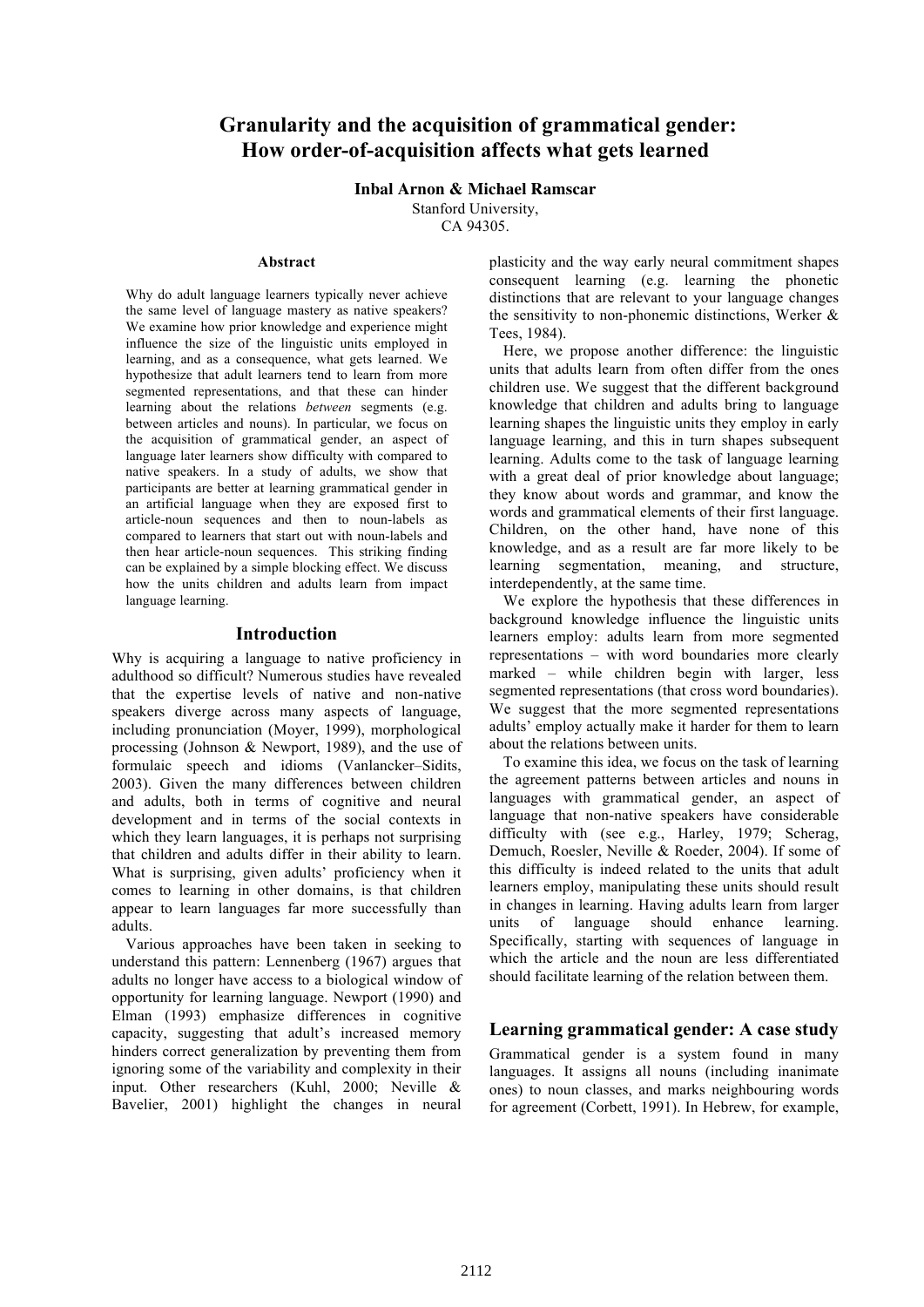verbs and adjectives are marked for gender. In Spanish and French, articles have to agree in gender with the nouns they precede. Knowing a nouns' gender in gender-marking languages is essential for correct sentence construction.

Grammatical gender provides a good test case for studying differences between L1 and L2 learning. Native and non-native speakers show different patterns of learning grammatical gender. Children master grammatical gender relatively early (see Slobin, 1985 for cross-linguistic reports), and make few mistakes in spontaneous speech. In contrast, L2 learners have persistent difficulty with grammatical gender even after extensive exposure (Scherag et al., 2004). Native and non-native speakers also differ in their ability to use the gender information conveyed by the article in real time processing. Native speakers (adults and children) can use this information to guide lexical access; they anticipate a feminine noun following a feminine article (Lew-Williams & Fernald, 2007) and slow down if there is a gender mismatch between the article and the noun (Grosjean et al., 1994; Dahan et al., 2000). Non-native speakers do not show these effects (Guillelemon & Grosjean, 2001; Scherag et al., 2004). These findings suggest that native speakers treat the article and the noun as a more cohesive unit than do non-native speakers; this allows them to select the correct article in production, and use it to facilitate recognition in comprehension.

Several suggestions have been advanced to explain these different patterns of grammatical gender learning, including: that grammar cannot be fully mastered in adulthood (Clahsen & Muyksen, 1986), or at least not aspects of it that are not found in the learner's native tongue (Hawkins & Chan, 1997); and that L2 learners form more shallow grammatical representations that are hard to access in real time (Clahsen & Felser, 2006). These accounts describe the difficulty L2 learners have with grammatical gender, but they do not fully explain *why* this difficulty arises.

Could the units that learners start out with play a role in creating these different learning patterns? Researchers from various theoretical backgrounds have suggested that children initially treat the article and the noun as a single unit, rather than two separable ones, as an adult might (J. Carroll, 1939; S. Carroll, 1989; Chevrot et al., 2008; MacWhinney, 1978). This would be a natural consequence of the way children encounter nouns, which most often is in the company of articles (especially in gender-marking languages, Mariscal, 2008).

Numerous findings support this observation: Children's early knowledge of articles appears to be lexically-specific. Instead of productively using articles with many nouns, children often initially only use a given article with a given noun. (e.g., produce only the

definite article with one noun and only the indefinite with another, Mariscal, 2008; Pine & Lieven 1997). Patterns of liaison acquisition in French (variation in pronunciation of the final consonant of certain articles depending on the beginning of the following word) also support the idea that articles and nouns are initially stored as a single unit; children make mis-segmentation errors where the liaison consonant is incorrectly treated as part of the noun (Chevrot et al., 2008).

Adults, on the other hand, may be less likely to treat the article and the noun as a single unit. Adult L2 learners may know that nouns and articles are separate entities from their experience with their first language, and the way they encounter nouns and articles, especially in a classroom setting, may emphasize their independence (Doughty & Williams, 1998). While none of children's early language input is written, adults are likely to learn from written input in which the distinction between the article and the noun is explicit and visually salient. Finally, there is evidence that while adults can use cognitive control to selectively attend to particular aspects of the input, children may largely lack this facility (Ramscar & Gitcho, 2007). In other words, adults not only know that articles and nouns are separate, but they can also 'choose' to focus their attention on one or the other.

# **Training experiment**

Does adults' difficulty with grammatical gender stem from the fact that they begin with more segmented linguistic units, in which the article and noun are not initially treated as a single unit? If so, adult learning should improve if the linguistic environment emphasizes larger linguistic units. To examine this, we created an auditorily presented novel language and contrasted the effect on learning of initially exposing adult learners to article-noun sequences—in which the boundaries between articles and nouns were less prominent—with that of initially presenting them with the noun-labels as identifiable units (we use the term noun-label to refer to a noun appearing without an article).

Learners were divided into two groups. In the sequence-first group, learners were first exposed to article + noun sequences in whole sentences and then to noun-labels. In the noun-label-first group, learners were first exposed to noun-labels and then to full sentences. By the end of the experiment, both groups had received exactly the same input, but in different orders. By manipulating the initial units that learners were exposed to while keeping the frequency of exposure constant, we could examine the way that initial learning with different sized units affected subsequent learning. We then assessed how well participants learned the article-noun pairings. We predicted that participants in the sequence-first group would be more likely to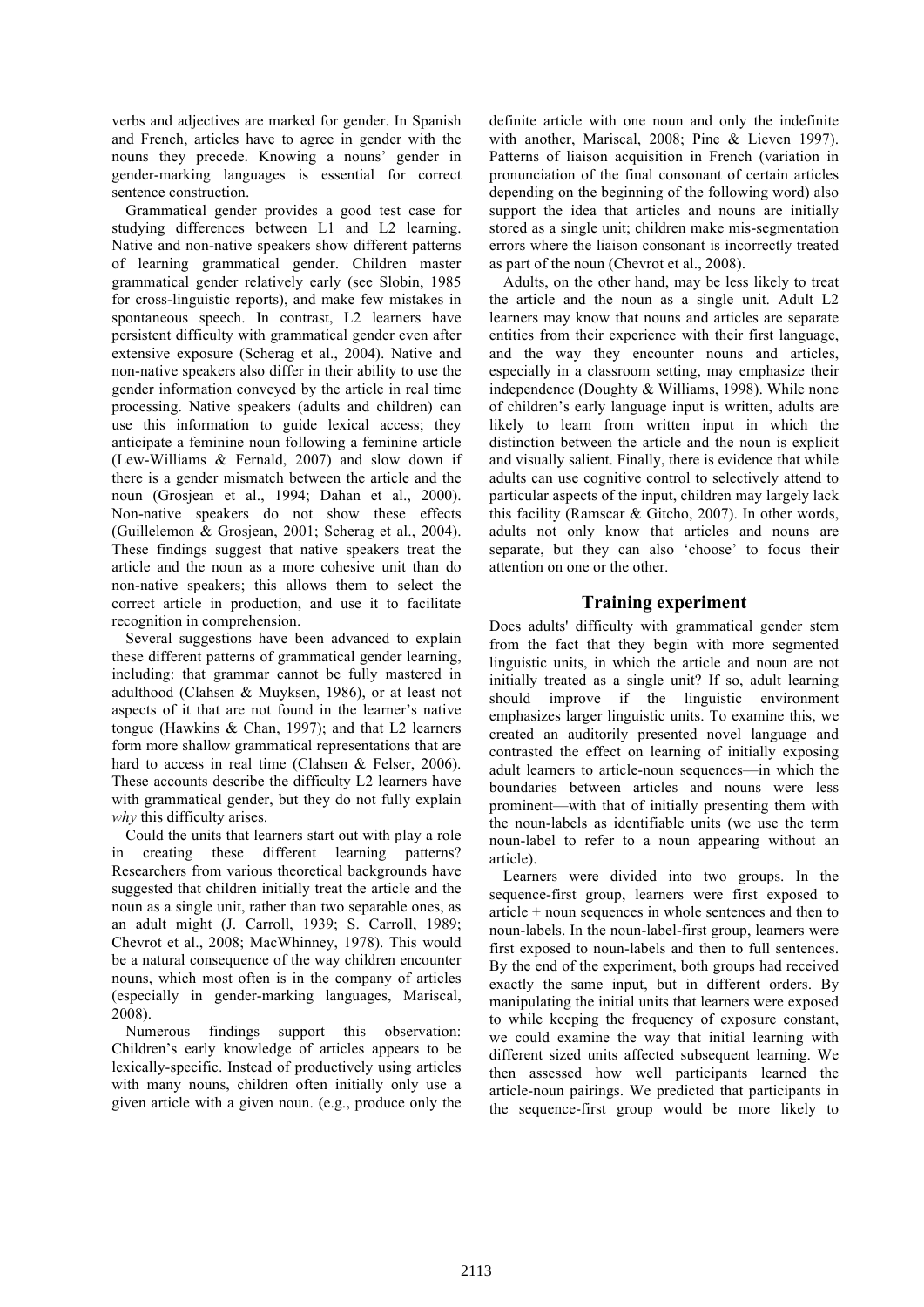produce the correct article for a given noun, and more able to detect a mismatch between the article and the noun.

### **Participants**

Thirty-two native English-speaking undergraduate students at Stanford University participated.

## **Materials**

The artificial language had 14 novel labels for familiar concrete objects (e.g., piano-'slindot'), two articles ('sem' and 'bol') and a carrier phrase ('os ferpal en'). The nouns were divided into two "noun classes"; each noun could only appear with one article. There were no semantic or phonological cues to class membership. Articles always followed the carrier phrase and preceded nouns. An example of a full sentence in the language is given in  $(1)$ .

| $(1)$ Os-ferpal-en | bol       | slindot |
|--------------------|-----------|---------|
| Carrier phrase     | article 1 | "piano" |

All noun labels were two syllables long. The objects were matched for familiarity, and for frequency and Age-of-Acquisition of the English word. Participants were exposed to auditory stimuli of two kinds: noun-labels, and full sentences consisting of the carrier-phrase and an article + noun sequence. A male speaker recorded the carrier phrase, the articles, and the nouns separately. These were concatenated using Praat to create the full sentences. One recorded token of each noun, each article and the carrier phrase was used throughout the experiment to ensure that the nouns had the same prosody in full sentences and in isolation and that the articles had the same acoustic features with all nouns. The duration of the two articles was kept identical ensuring that neither had any acoustic prominence.

Another block of phrases in the artificial language was constructed in addition to the experimental items. This "distracter block" comprised the same carrier phrase, seven different nouns and two additional articles ('tid' and 'gob). In contrast to the experimental items, the mapping between the articles and the nouns was not consistent (nouns could appear with either article).

# **Procedure**

The experiment was divided into two phases: learning trials, and test trials. Participants were told that they would be tested on the novel language and were asked to repeat the sounds they heard to enhance learning. The experiment lasted 25 minutes (20 minutes of training and around 5 minutes of testing). Training and testing sessions took place in a quiet room. All sessions

were video-taped. Forced-choice responses and reaction times were collected using a response box.

**Learning Trials**. Pictures of objects were presented on screen with an accompanying "description" in the artificial language. Participants were exposed to two kinds of stimuli: noun-labels and full sentences (carrier-phrase  $+$  article  $+$  noun) that were presented in separate blocks of trials. In noun-label trials, a picture of the named object was presented on screen alone; in full-sentence trials a picture of the named object was presented on screen along with a picture of a male gesturing to the object. Stimuli presentation was timed; objects appearing with full-sentences stayed on the screen for 3500 ms and objects appearing with noun labels stayed on the screen for 2000 ms. Participants in both learning conditions were exposed to the same number of noun-labels (each noun-label was repeated five times, with a total of 70 labels) and full sentences (each noun in a sentence five times, with a total of 70 sentences).

Participants in the sequence-first condition heard a block of full sentences followed by a block of noun-labels while participants in the label-first condition heard a block of noun-labels followed by a block of sentences. The only difference between the two conditions was the order of the blocks. Following the two learning blocks, participants in both learning conditions were exposed to a distracter block of 35 sentences (accompanied by pictures of the objects). The distracter block was introduced to eliminate recency effects during testing, and ensured that the last block before testing was identical in the two learning conditions.

**Test Trials**. Test trials were identical in the two learning conditions. Participants completed a forced-choice task and then a production task. In the forced-choice task, participants saw a picture, heard two sentences and had to indicate which sentence was the correct one in the language. They were told that only one sentence was correct.

Half of the forced-choice trials tested knowledge of the article  $+$  noun pairing. On these trials, the incorrect sentence had the right noun label but the wrong article (e.g. participants saw a piano and heard: \*Os-ferpal-en sem slindot versus Os-ferpal-en bol slindot). The other half of the trials tested knowledge of the noun-labels. On these trials, the incorrect sentence had the right article but the wrong noun-label (see piano and hear: \**Os-ferpal-en bol viltord* versus *Os-ferpal-en bol slindot*). Because participants heard a full sentence, they could also use the mismatch between the article and noun as a cue. Each object was presented once in an article trial and once in a noun trial yielding 28 forced-choice trials (half testing article  $+$  noun pairing and half testing noun knowledge). Order of presentation was randomized for each participant.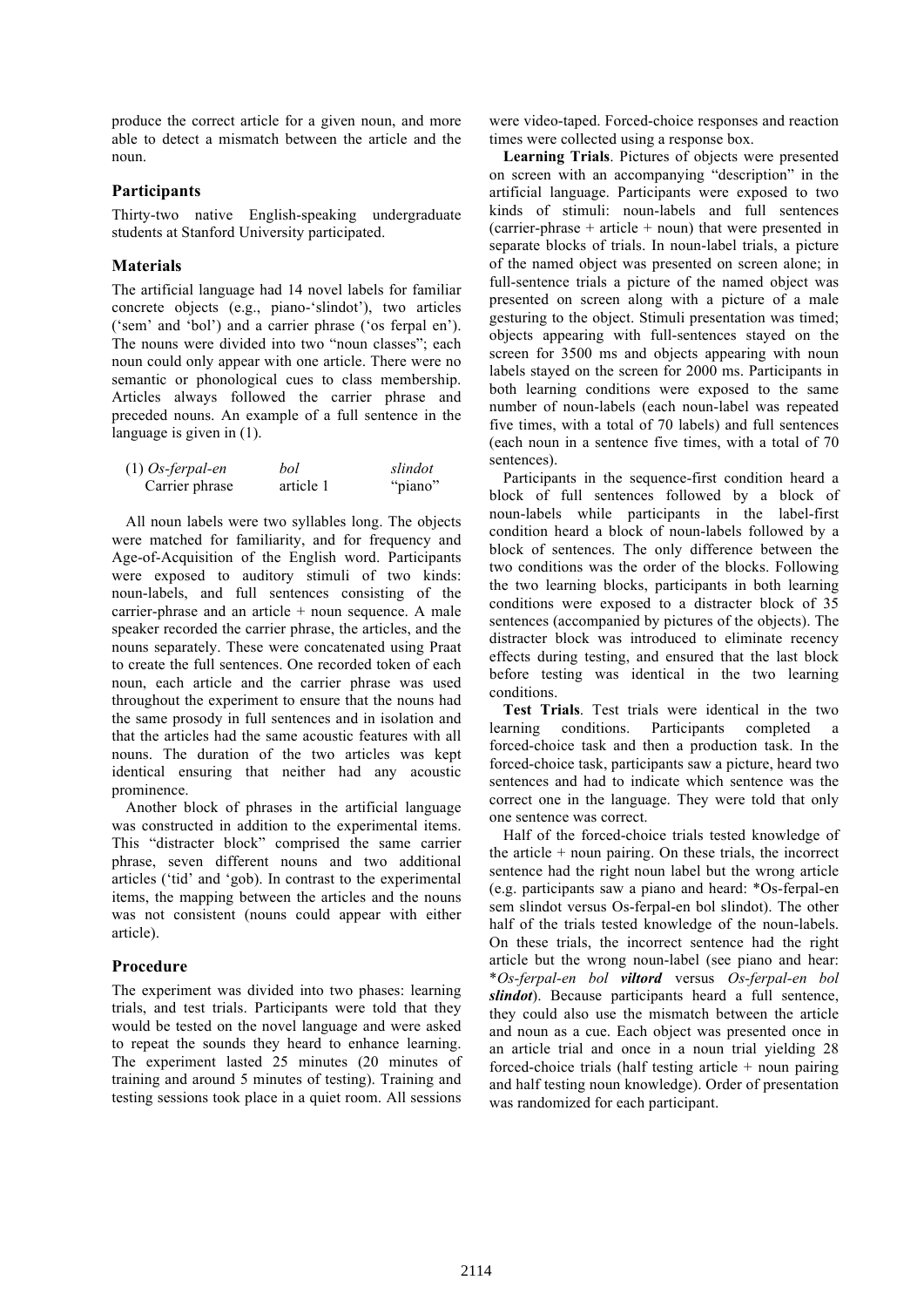In the production task, participants saw a picture and had to produce a full sentence to describe it. They were encouraged to produce full sentences even if they were unsure about all the parts. There were 14 production trials (one for each object). Order of presentation was randomized for each participant. Responses were coded for accuracy by a research assistant blind to the study goals (reliability with coding by the first author was high,  $\kappa$  = .95). Nouns and articles were coded as correct if they didn't differ from the target in more than one sound (*slipdot* for *slindot*, and *vol* for *bol* were coded as correct). An article+noun sequence was coded as correct only if both the article and the noun were correctly produced. The carrier-phrase was coded for accuracy on a scale from 1-3 (1-fully accurate, 2-partically accurate, 3-not accurate).

### **Results**

As predicted, participants in the sequence-first condition showed better learning of the article  $+$  noun pairing. They were significantly above chance (61%) in choosing the correct article t(15) = 3.55, p = .003, while participants in the label-first condition were at chance  $t(15) = .81$ ,  $p > .4$ . A mixed-effect regression model with trial type and learning condition as fixed effects, and subject and item as random effects, revealed a main effect of learning condition that was not qualified by a significant interaction: participants in the sequence-first condition were more accurate overall (80% vs. 71% correct,  $B = .44$  (SE = .21),  $p < .05$ ). They were better at selecting both the correct article (61% vs. 54%) and the correct noun-label (98% vs. 92%,  $B = 1$ ,  $p > .1$ ). Not surprisingly, given the difficulty of grammatical gender, participants selected the correct noun-label more often than they selected the correct article (95% vs. 57.5% correct,  $B = 2.72$  (SE = .26)  $p < .001$ ).

The production results showed a similar pattern. Participants in the sequence-first condition were more likely to produce a correct article  $+$  noun sequence (40% of the time) than were participants in the label-first condition (29% of the time),  $B = .76$  (SE  $=$  .32),  $p \le 0.05$ . Overall accuracy rates were not high, which is not surprising given the short exposure time (20 minutes) and the number of noun-labels taught (14). Importantly, there was no difference between the groups in the production of the carrier-phrase,  $t(30)$  =  $-1.08$ ,  $p > 0.2$ . That is, participants in the sequence-first condition showed better learning precisely of the association between the articles and the nouns.

In summary, both measures (forced-choice and production) produced the same pattern of performance: Participants in the sequence-first condition showed better learning on all measures: recognition of the correct article, recognition of the correct noun, and production of the article + noun sequence.

### **Discussion**

Our artificial grammatical gender system was learned better when participants started with "less segmented" input, where the boundaries between individual segments (in this case articles and noun) were less prominent. Participants in the sequence-first condition were more likely to choose the sentence with the correct article in a forced-choice task and more likely to produce the appropriate article for a given noun in a production task. This was despite the fact that by the end of training, all participants had seen exactly the same training items exactly the same number of times.

As we noted above, there is reason to believe that adults are more likely to focus on noun-labels in learning. Thus these results offer one explanation why they struggle to learn grammatical gender, and why the representations they learn are shallow and hard to access in real time (Clahsen & Felser, 2006): starting from noun-labels may hinder learning about the relation *between* articles and nouns.

Why is it harder to learn about the relations between nouns and articles when you start with noun-labels? What kind of mechanism underlies these effects? One answer lies in the effect of blocking on learning (Kamin, 1969). Blocking occurs when a new cue is introduced into a situation where a set of previously learned cues fully predict a response. In the absence of any discrepancy between what was encountered and what was anticipated, the new cue will not be associated with the event (Rescorla & Wagner, 1972; Rescorla, 1988). This principle of learning can be extended to grammatical gender in a relatively straightforward manner. Learners starting with noun-labels will initially associate an object and a noun-label: their knowledge about the object will center on the noun. This will make it harder to later learn about the relation between the article and the noun: because the noun will fully predict the object, the article will add no information. Because the largest gains in associativity come in the earliest stages of learning (Rescorla & Wagner, 1972), the more adults treat articles and nouns as separate in these stages, and the more they associate the noun alone with an object, the less they will come to associate the article with the noun. In effect, initially focusing on the noun may cause learners to 'listen through' the article, because it doesn't add any information.

In contrast, if learning starts with larger article-noun sequences, the initial association will be between the object and the article  $+$  noun sequence. Generally, an article can appear with many nouns, but a noun will appear with a more limited set of objects. Because of this, over time, cue competition will cause objects to become more strongly associated with nouns. The presence of a noun with an object (but without the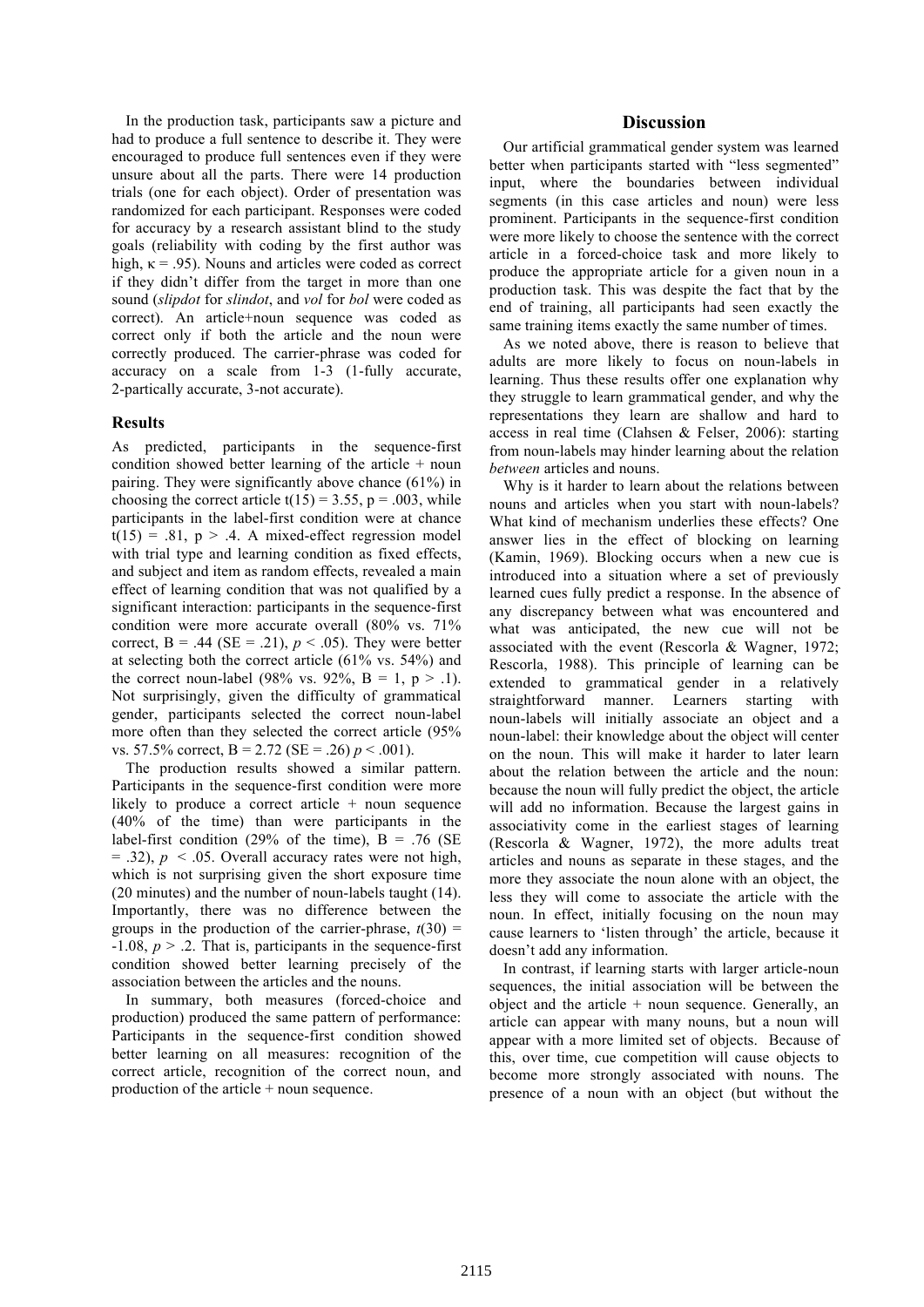article) will strengthen the association between the noun and object; similarly, the presence of an article without the given object or noun will weaken its association with them. Speakers will thus come to largely dissociate articles and nouns over time. Crucially, however, the article will still remain associated with the object and the noun as a result of initial learning (Rescorla & Wagner, 1972; see also Ramscar, Yarlett, Dye, Denny & Thorpe, submitted).

This insight from learning theory suggests that our results may reflect a broader pattern: learning segments individually may have the potential cost of blocking later learning about the relations between segments. Furthermore, what is learned about the relationships between units may in turn be affected by the information they convey. This may offer a way of reconciling our results with the extensive research demonstrating speakers' ability to detect and use co-occurrence information in language learning. Both children and adults learn transitional probabilities for sound sequences in a robust and reliable fashion (Saffran, Aslin & Newport, 1996). However, participants in our experiments did not learn the relations between articles and nouns equally well in both conditions, even though they had access to the same co-occurrence information. They learned them better when they were segmenting speech and learning semantics at the same time. That is, when the articles initially carried more semantic information - because they were more closely tied to the object.

The results underline the effect that prior knowledge has on what gets learned: if you already know noun-labels, you may learn about articles differently. There are many other examples of this: the initial sound patterns children learn influence the acquisition of later forms (Kuhl et al., 1992); the stress pattern of children's first words in English affects the segmentation of later words (Swingley, 2005); and children are more likely to pick up new words that conform to their existing production templates (Velleman & Vihman, 2002). All these findings demonstrate the way prior knowledge shapes subsequent learning in non-obvious ways.

The present study offers a novel perspective on adults' difficulty with mastering certain aspects of language in adulthood and suggests testable predictions as to how that difficulty may arise. Specifically, starting from more segmented units may be especially problematic when the relation between the segments is more semantically opaque. This problem may extend to other linguistic domains like verb-preposition pairing (e.g., that you say *hit him* in English but *hit to-him* in Hebrew), and idioms (where semantic meaning is non-compositional); indeed, this does seem to be the case (DeKeyser, 2007). Learning in such domains may be improved by a 'starting big' process where smaller units are initially part of a larger chunk.

While the current study did not test children's language learning (we have not shown that children start from larger units), we found that starting with units of different sizes influenced learning in adults (Elman, 1993; Newport, 1990), and that starting with larger units, and slowly increasing segmentation with learning, may prove advantageous.

How might these factors play out in a model of first language-learning? Infants enter the world without knowledge of word boundaries. Much like a second language learner, they cannot immediately detect word boundaries. But unlike that learner, they do not even know those boundaries exist. As a result, their initial units may correspond to major prosodic boundaries, yielding units that cross word boundaries. This in turn may allow children to learn about grammatical relations (like those between articles and nouns) from the "analysis" and segmentation of such larger sequences.

This fits nicely with usage-based models of language (Bybee, 1998; Tomasello, 2003), which posit that grammatical relations emerge from a gradual process of abstraction over stored utterances. It also fits well with evidence about what children can and do attend to in learning. Infants appear to be sensitive to larger prosodic units before smaller ones (Jusczyk et al,. 1992): 9-month-old infants are sensitive to both clausal and phrasal boundaries, whereas 6-month-old ones can only detect the larger clausal boundaries. Young children produce under-segmented utterances like 'give-it the ball' where give-it is treated as a single unit (Peters, 1983). They also produce multi-word utterances like 'how-are-you' at a stage where their other utterances are mostly single words (see Tomasello, 2003). Older children also attend to sequences (Bannard & Matthews, 2008)—they are better at repeating frequent four-word *sequences*, even when the frequency of individual words is matched (e.g., at 'a drink of milk' compared to 'a drink of tea'). Finally, production of irregular plurals is facilitated in familiar sequences (e.g., 'teeth' in 'brush your teeth'; (Arnon & Clark, 2009).

We have shown in this study that adults were better at learning grammatical gender in an artificial language when they were first exposed to article-noun sequences and only then to noun-labels, demonstrating an effect of size and order-of-acquisition on adult learning. There are multiple differences between children learning a first language and adults learning a second. In the current study we have tried to highlight one of these: how adult's prior knowledge of language and their ability to 'break it down' may adversely affect how well they learn a novel one.

#### **Acknowledgments**

This material is based upon work supported by NSF Grant Nos. 0547775 and 0624345 to Michael Ramscar